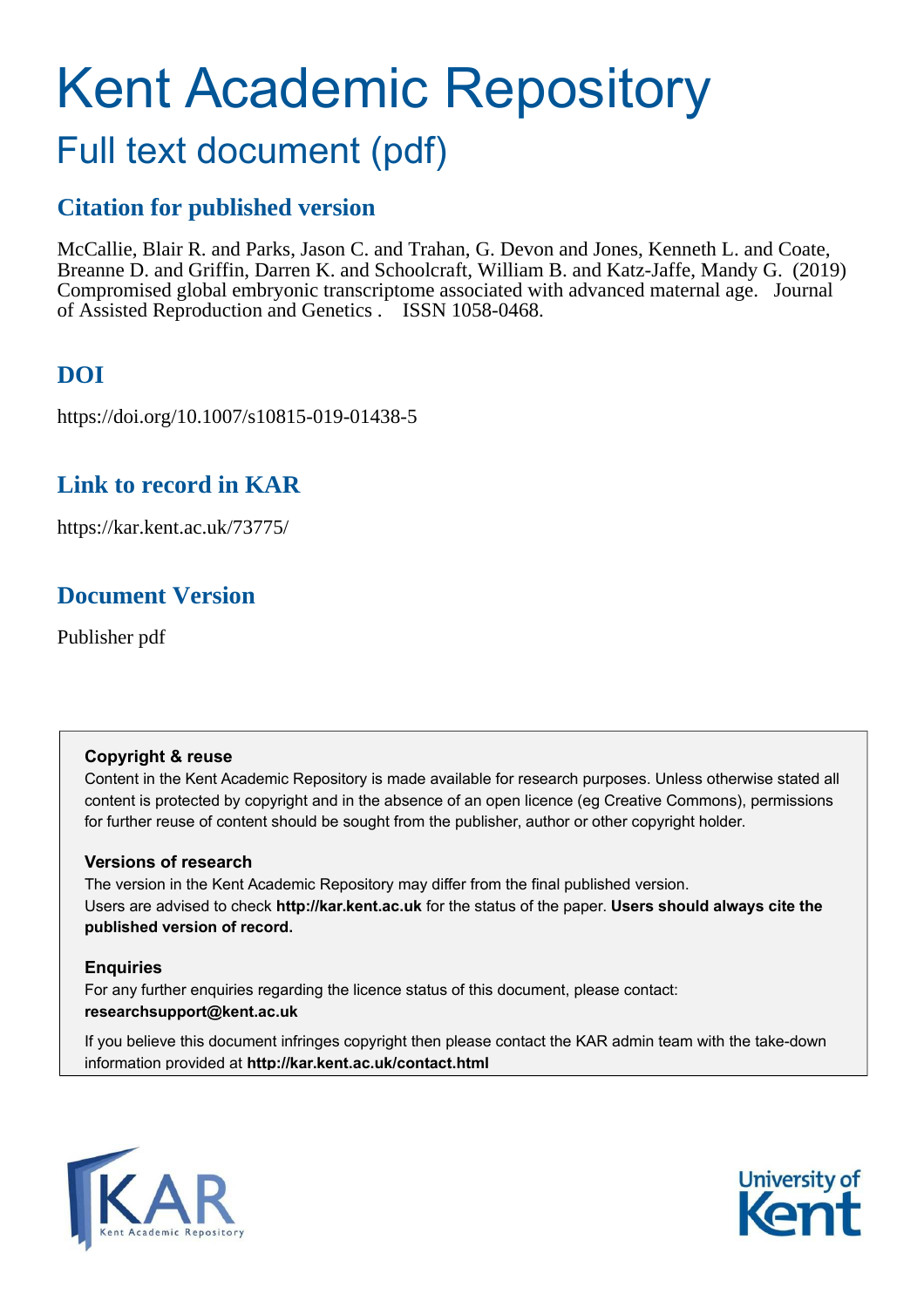#### EMBRYO BIOLOGY



### Compromised global embryonic transcriptome associated with advanced maternal age

Blair R. McCallie <sup>1,2</sup> n · Jason C. Parks <sup>1,2</sup> · G. Devon Trahan <sup>3</sup> · Kenneth L. Jones <sup>3</sup> · Breanne D. Coate <sup>4</sup> · Darren K. Griffin <sup>2</sup> · William B. Schoolcraft  $^1$   $\cdot$  Mandy G. Katz-Jaffe  $^1$ 

Received: 4 February 2019 /Accepted: 12 March 2019 C The Author(s) 2019

#### Abstract

Purpose To investigate the global transcriptome and associated embryonic molecular networks impacted with advanced maternal age (AMA).

Methods Blastocysts derived from donor oocyte IVF cycles with no male factor infertility (< 30 years of age) and AMA blastocysts (≥ 42 years) with no other significant female factor infertility or male factor infertility were collected with informed patient consent. RNA sequencing libraries were prepared using the SMARTer® Ultra® Low Kit (Clontech Laboratories) and sequenced on the Illumina HiSEQ 4000. Bioinformatics included Ingenuity® Pathway Analysis (Qiagen) with ViiA™ 7 qPCR utilized for gene expression validation (Applied Biosystems).

Results A total of 2688 significant differentially expressed transcripts were identified to distinguish the AMA blastocysts from young, donor controls. 2551 (95%) of these displayed decreased transcription in the blastocysts from older women. Pathway analysis revealed three altered molecular signaling networks known to be critical for embryo and fetal development: CREBBP, ESR1, and SP1. Validation of genes within these networks confirmed the global decreased transcription observed in AMA blastocysts  $(P < 0.05)$ .

Conclusions A significant, overall decreased global transcriptome was observed in blastocysts from AMA women. The ESR1/SP1/CREBBP pathway, in particular, was found to be a highly significant upstream regulator impacting biological processes that are vital during embryonic patterning and pre-implantation development. These results provide evidence that AMA embryos are compromised on a cell signaling level which can repress the embryo's ability to proliferate and implant, contributing to a deterioration of reproductive outcomes.

Keywords Advanced maternal age . Human blastocyst . Transcriptome . Gene expression

Electronic supplementary material The online version of this article ([https://doi.org/10.1007/s10815-019-01438-5\)](https://doi.org/10.1007/s10815-019-01438-5) contains supplementary material, which is available to authorized users.

 $\boxtimes$  Blair R. McCallie [bmccallie@fertilityresearch.org](mailto:bmccallie@fertilityresearch.org)

- <sup>1</sup> Colorado Center for Reproductive Medicine, Lone Tree, CO, USA
- <sup>2</sup> University of Kent, School of Biosciences, Canterbury CT2 7NZ, UK
- <sup>3</sup> University of Colorado, Anschutz Medical Campus, Aurora, CO, **USA**
- <sup>4</sup> Oregon Reproductive Medicine, Portland, OR, USA

#### Introduction

The effects of female aging on fertility are well described and impact, among others, ovarian reserve, oocyte quality, and pregnancy complications [[1\]](#page-7-0). Chromosome aneuploidy is a significant contributor to infertility, with maternal age being the greatest risk factor [\[2](#page-7-0)]. Meiotic events occurring during oogenesis, particularly the prolonged arrest in dictyate, increase the susceptibility of chromosome segregation errors and this is observed in the oocytes from older women [[3\]](#page-7-0). The association between increasing maternal age and the frequency of chromosome aneuploidy in human conception, including Down's syndrome, has been extensively documented [\[4](#page-7-0)]. This leads to an increased risk of spontaneous abortion as women age, with more than half of all pregnancies resulting in a fetal loss by the time a woman reaches 42 years of age [[5\]](#page-7-0). In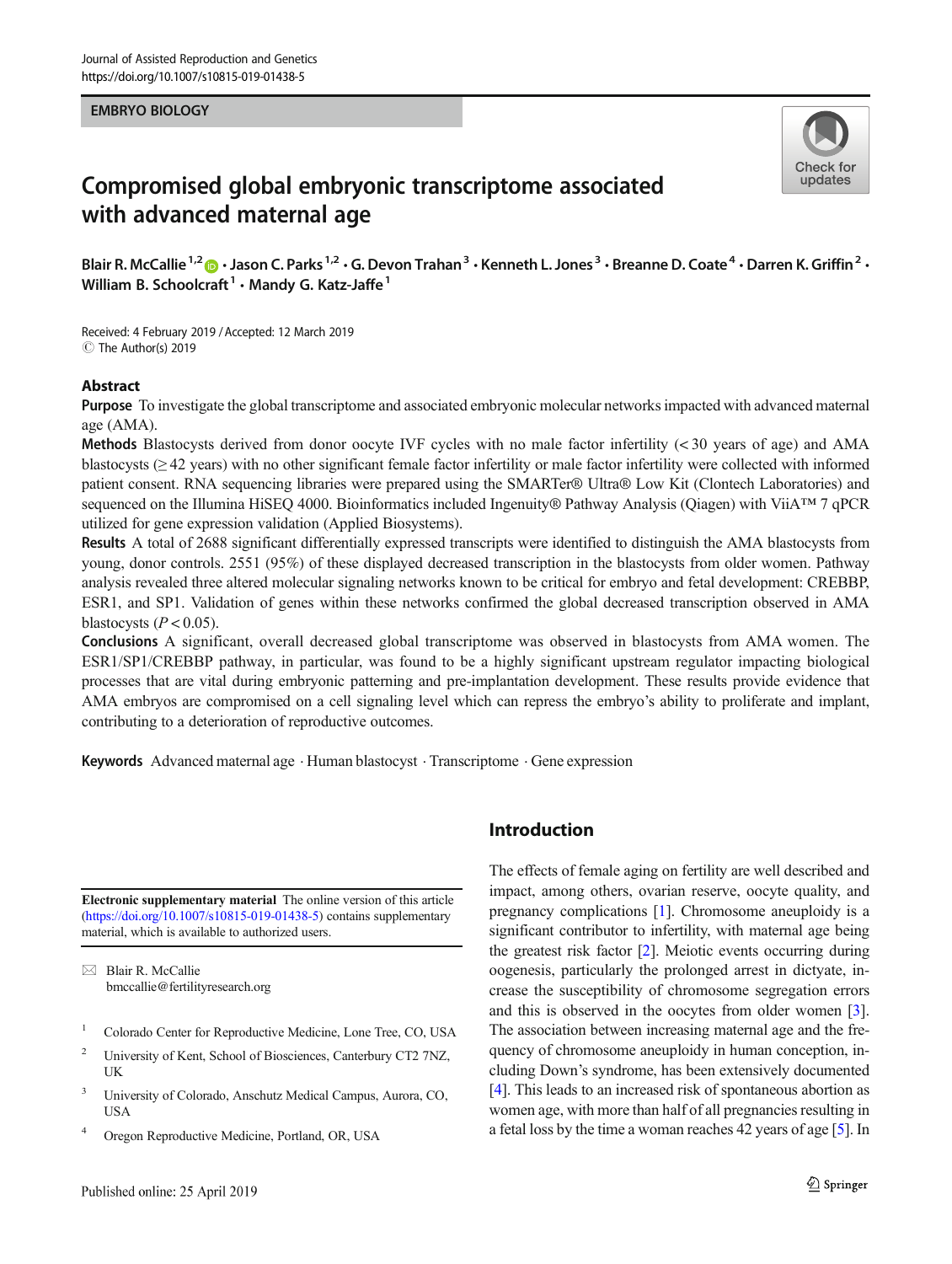fact, 75% of spontaneous miscarriages in women 35 years and older are the direct result of chromosome anomalies, compared to 50% in mothers younger than 35 years of age [[6\]](#page-7-0). Infertile women of advanced maternal age (AMA) can utilize assisted reproductive technologies (ART) and preimplantation genetic testing for aneuploidy (PGT-A) to selectively transfer euploid embryos with successful clinical outcomes. Nevertheless, these women do see a decrease in live birth rates compared to their younger counterparts, indicating a reduced implantation potential independent of chromosome constitution.

Oogenesis is a process that involves a complex series of nuclear and cytoplasmic events that prepare the oocyte for fertilization and initiate pre-implantation embryo development until the activation of the embryonic genome [\[7](#page-8-0), [8](#page-8-0)]. The quality of the oocyte will determine an embryo's developmental potential and an aged oocyte can have dysfunctions in the cellular organelles including, among others, the endoplasmic reticulum and mitochondria which play a role in  $Ca^{2+}$ storage and absorption, culminating in apoptosis [[9](#page-8-0)–[11\]](#page-8-0). This storage and redistribution of calcium by the endoplasmic reticulum is responsible for cell activation during fertilization and can affect embryo development and implantation [[12](#page-8-0)]. Mitochondria are essential for oocyte maturation, fertilization, and development since they act as the major source of ATP during pre-implantation embryonic development [[13\]](#page-8-0). Damage to mitochondria can also cause increased production of reactive oxygen species (ROS), via oxidative phosphorylation during ATP production, and accumulate over time to expose the aged oocyte to oxidative stress [\[14\]](#page-8-0). Taken together, this can promote the aging process by negatively influencing cell signaling pathways that are involved in proliferation, differentiation, and apoptosis which then result in DNA damage or developmental arrest [\[15](#page-8-0), [16\]](#page-8-0).

Aging can also impact epigenetic factors, specifically histone modifications, which are essential for oocyte development [[17](#page-8-0)]. There are several forms of modifications at the histone amino termini including methylation, acetylation, phosphorylation, and ubiquitination, all of which play important roles in cell cycle progression, DNA replication and repair, and transcriptional activity [\[18](#page-8-0)–[20](#page-8-0)]. Histone acetylation in particular is critical for these cellular functions, as well as regulating chromosome segregation and various chromatinbased processes [\[21](#page-8-0)]. In mammalian oocytes, histones are deacetylated by histone deacetylase (HDAC) genes during meiosis and inhibitions to HDAC activity have been reported to induce aneuploidy and early embryonic death in mice [[21,](#page-8-0) [22\]](#page-8-0).

There is currently limited knowledge of how advanced maternal aging impacts the developmental competence of an embryo on a molecular level. More recently, a study looked at the effects of parental age on downstream gene expression in human blastocysts and found that maternal age had a significant impact on changes in the blastocyst transcriptome with more than 800 genes having reduced expression as maternal age increased (ranging from 31 to 41 years of age) [[23\]](#page-8-0). Among these downregulated genes, several were considered to be important for meiotic chromosomal segregation, cell cycle control, and embryo growth and implantation.

The aim of our study was to elucidate the cellular transcriptome of human blastocysts from women of considerable advanced maternal age  $(\geq 42 \text{ years})$ , to further our understanding of oocyte aging and its impact on embryonic competence and reproductive success. This knowledge will provide a valuable molecular explanation, independent of chromosome constitution, for the lower success rates observed in this patient population.

#### Materials and methods

#### Human blastocysts

Surplus, cryopreserved, transferrable quality (grade  $\geq$  3BB) human blastocysts were fertilized using intracytoplasmic sperm injection and sequentially cultured under low oxygen conditions prior to being donated to research with Institutional Review Board approval and patient consent: young, oocyte donor control with no male factor infertility (DC < 30 years;  $n = 12$  from 6 different patients), and advanced maternal age with no male factor or other significant female factor infertility (AMA  $\geq$  42 years old; *n* = 12 from 12 different patients). Blastocysts were identified by PGT-A to be void of autosomal chromosomal aneuploidies and were warmed following previously published vitrification protocols [\[24](#page-8-0)]. All fathers were ≤ 48 years of age and therefore not considered to be advanced paternal age.

#### RNA isolation

RNA was isolated from individual blastocysts using the PicoPure™ RNA Isolation Kit (Applied Biosystems, Foster City, CA) with minor modifications to the manufacturer's protocol. Briefly, blastocysts were lysed at 42 °C for 30 min in 10 μl of extraction buffer. One volume of 70% EtOH was mixed with each sample prior to loading onto a preconditioned purification column. Each sample was oncolumn deoxyribonuclease treated at room temperature for 15 min (Qiagen, Germantown, MD). After several washes, RNA was eluted in 20 μl of elution buffer.

#### RNA sequencing and bioinformatic analysis

The entirety of the purified RNA from each blastocyst ( $n = 12$ , 6 from each group) was utilized to prepare sequencing libraries using the SMARTer® Ultra® Low Kit (Clontech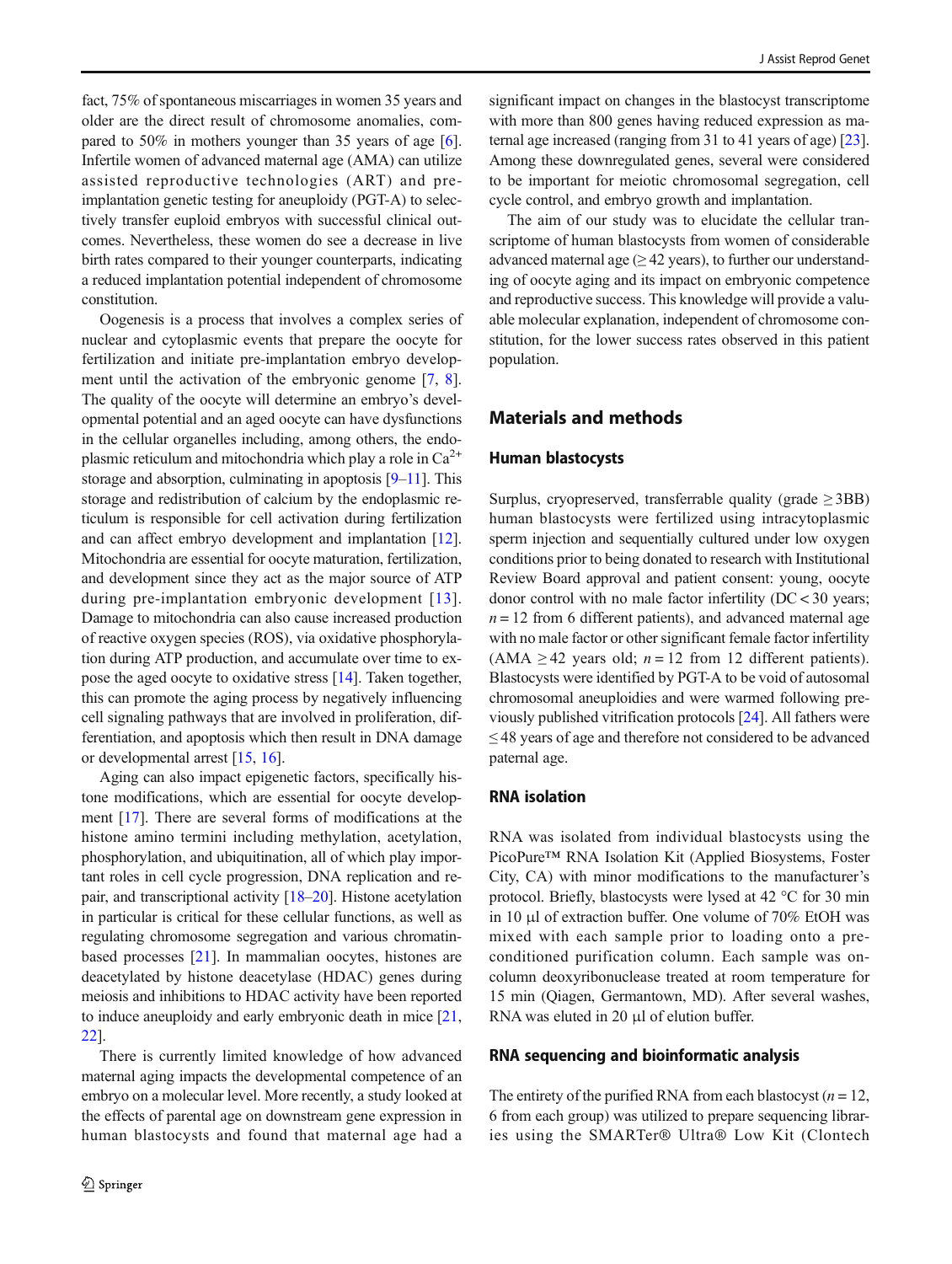<span id="page-3-0"></span>Laboratories, Fremont, CA) following manufacturer's instructions and then sequenced on the HiSEQ 4000 (Illumina, San Diego, CA) as single pass 50 bp reads. Derived sequences were processed by performing quality checks and normalization on each read and then mapping them to the human genome (build GRCh38) using Trimmomatic v0.36 [[25](#page-8-0)], GMAP-GSNAP v2014-12-17 [\[26](#page-8-0)], SAMtools v1.5 [\[27\]](#page-8-0), and Cufflinks v2.2.1 [[28\]](#page-8-0). Transcripts with no reads across all samples, as well as transcripts in the bottom quintile based on mean expression across all samples, were excluded from analysis. A log transformation was performed prior to statistical analysis which included a 2-sample, 2-sided, independent Student's  $t$  test (significance at  $Q < 0.05$ ). The false discovery rate was then adjusted using the Benjamini-Hochberg procedure and the expression log ratio was used for each differentially expressed transcript. Pathway analysis was performed on differentially expressed transcripts using Ingenuity Pathway Analysis (Qiagen). The density of gene start site positions was quantified by performing a kernel density estimation (KDE) for each chromosome using the distplot function from the Seaborn v0.8.1 package for Python [\(www.](http://www.python.org) [python.org\)](http://www.python.org). Bandwidth for the KDE was set manually for chromosome 20 and scaled linearly for all other chromosomes based on chromosome length. To determine whether the KDE for the differentially expressed transcripts was a common occurrence, a 95% percentile interval was constructed. A total of 2699 gene start sites were randomly selected (11 of which were start sites for identical genes) and a KDE was performed. This process was repeated 1000 times to obtain 1000 distributions. For each point where the KDE was calculated, values were obtained for the 97.5th percentile and the 2.5th percentile. These values were then used to construct an interval that would contain 95% of the randomly generated distributions.

#### Sequencing validation and analysis

Sequencing validation on genes of interest was completed with isolated RNA from additional blastocysts ( $n = 12$ , 6 from each group). Reverse transcription was performed using the High-Capacity cDNA Reverse Transcription Kit (Applied Biosystems) and cDNA was diluted (1:4) in 1X Tris-EDTA buffer prior to performing quantitative reverse transcription PCR (RT-qPCR) on the QuantStudio 5 Real-Time PCR System (Applied Biosystems). Three microliters of diluted cDNA was combined with 5 μM primer mix and Power SYBR™ Green PCR Master Mix (Applied Biosystems) in a 15 μl final volume and amplified under the following thermal cycling conditions: 95 °C for 10 min followed by 40 cycles at 95 °C for 15 s and 60 °C for 1 min, and a melt curve stage at 95 °C for 15 s, 60 °C for 1 min, and 95 °C for 15 s. Each sample was run in duplicate for 11 genes of interest (ALK, TNFRSF10A, TSPAN9, CCND3, GNAS, LTBP3, MAPK8IP1, NDRG1, SREBF1, EPSTI1, TLE2) and analyzed compared to the expression of three, stable, housekeeping genes (GAPDH, PPIA, RPL19). Statistical analysis was performed using REST 2009 software (Qiagen) which uses PCR efficiencies and mean crossing point deviation between the sample and control groups to test for significance by a Pair Wise Fixed Reallocation Randomisation Test© (significance at  $P < 0.05$  [\[29\]](#page-8-0). The most consistent house keeping gene was selected for normalization (PPIA).

#### Ethical approval

All participants provided written informed consent and this study was approved by the Western Institutional Review Board (protocol no. 20140458).

#### Results

#### RNA sequencing

RNA sequencing data was collected and an average of 46.9 million reads were acquired for each blastocyst. Quality filters were applied to all samples to remove reads with poor sequencing quality resulting in 91% of the reads passing these filters and proceeding for alignment to the human reference genome (Supplementary Table 1). One sample from the DC group was eliminated from further analysis due to poor quality. Expression intensity was calculated using RPKM method and only transcripts with a mean expression of 0.05 or greater were considered for analysis, resulting in 26,489 Ensembl IDs expressed between the two sample sets. A FDR adjusted  $p$ value was used to determine significance and reduce false positives. Additional quality control was performed to identify and remove any outliers and overly abundant transcripts to reduce normalization artifact. In total, 2688 (10%) of the expressed transcripts were considered significantly differentially transcribed in AMA blastocysts compared to DC with 2551 of these having decreased expression (95%) and 137 displaying increased transcription (5%) (Supplementary Table 2; Q < 0.05). When considering all transcripts analyzed (including those that were non-significant), 70% displayed decreased expression in the AMA sample set, revealing an overall global decrease in transcription in the blastocysts from this group. Volcano plot analysis depicts this trend with the vast majority of significantly differentially expressed transcripts having a negative fold change in AMA blastocysts (Fig. 1).

Principle component analysis (PCA) was performed to reveal global differences between the sample groups. Two distinct sets were identified using PCA, with the AMA blastocysts grouping together but separately from the grouped DC blastocysts, indicating uniformity and low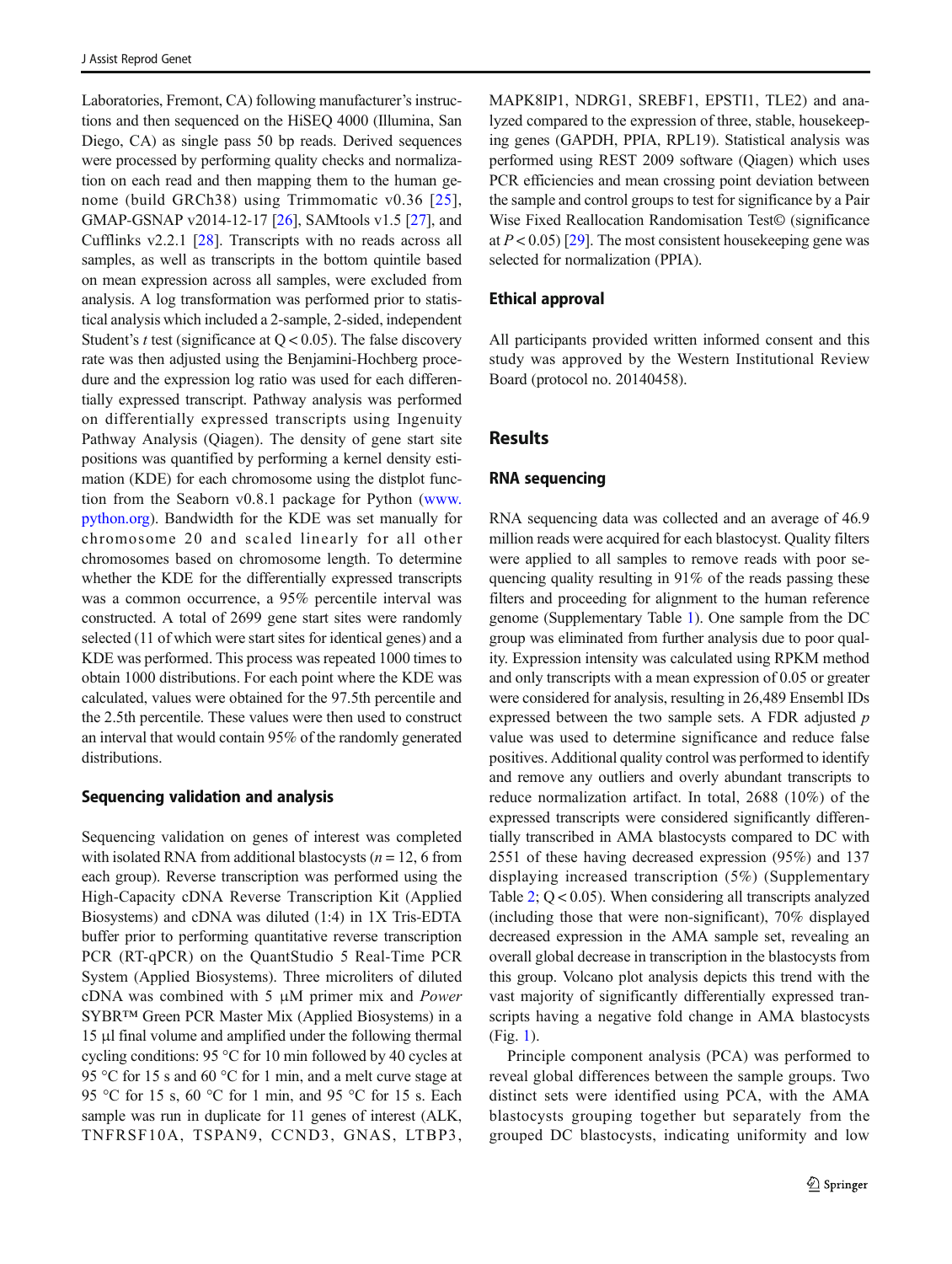

Fig. 1 Differentially expressed transcripts in AMA blastocysts compared to donor control (DC). The y-axis corresponds to the mean expression value of  $Log<sub>10</sub>$  (Q-value) and the x-axis displays the Log2 (fold change) value. Red dots represent transcripts with statistically significant negative fold changes in AMA blastocysts  $(Q < 0.05)$ , whereas the green dots represent transcripts with statistically significant positive fold changes in AMA blastocysts  $(Q < 0.05)$ . Black dots denote genes that were not significantly altered

biological variability among samples within each group (Fig. [2](#page-3-0)). Unsupervised hierarchical clustering analysis also distinguished the two groups, with each having uniquely different transcription patterns and branching separately (Fig. 3). The uniformity observed in the AMA blastocyst transcriptome reflects a strong phenotype for this sample group. Examination of the gene density on individual chromosomes revealed a significantly higher number (>



Fig. 2 Principle component analysis (PCA) depicting a clear separation of AMA blastocysts from donor controls (DC)

 $30\%$ ;  $Q < 0.05$ ) of differentially expressed transcripts localized at the telomeric regions for 9 chromosomes (4, 9, 11, 16, 17, 19, 20, 21, 22) (Supplementary Figure 1). Over a quarter (28%) of the differentially expressed transcripts in this study were found within 10 Mb of the telomeric regions at both chromosome ends.

Canonical pathway analysis (IPA®) of the 2688 significantly altered transcripts revealed hits for G protein– coupled receptor signaling, calcium signaling, AMPK signaling, and gap junction signaling, among others (Table [1\)](#page-5-0). Expanded pathway analysis of these statistically significant transcripts revealed a set of interacting molecular signaling networks and upstream regulators important for embryo development which included SP1, ESR1, HDAC1, DMNT3B, TP53, MAPK3, VEGFA, and CREBBP (Fig. [4\)](#page-6-0). A Regulator Effects analytic (IPA®) was performed to identify the top 5 upstream regulators driving the observed global decreased transcription in AMA blastocysts. Altered pathways that are predicted to work with other molecules and lead to changes in downstream RNA expression included pathways involved in invasion, transmission and activation of cells, cell movement, and organismal death in blastocysts from women of advanced maternal age (Supplementary Figure 2).

#### Sequencing validation

Genes chosen for validation utilizing RT-qPCR focused on the transcription ligand-dependent activation of ESR1/SP/ CREBBP pathway as it was observed to be a highly significant upstream regulator important for a variety of biological processes including cell cycle regulation, proliferation, and apoptosis. In total, 62 genes regulated by the ESR1 network were found to be significantly decreased in AMA blastocysts, as well as 56 genes regulated by SP1, and 41 genes regulated by CREBBP  $(P < 0.05)$ . ESR1-regulated genes chosen for validation included ALK, TNFRSF10A, and TSPAN9. SP1 regulated genes examined for validation were CCND3, GNAS, LTBP3, MAPK8IP1, NDRG1, and SREBF1. Finally, CREBBP-regulated genes tested included EPSTI1 and TLE2. All genes displayed a trend towards reduced expression in additional AMA blastocysts tested by RT-qPCR, compared to DC, confirming our observations from the RNA sequencing analysis (Fig. [5\)](#page-6-0). TNFRSF10A and TSPAN9, which are regulated by ESR1, were significantly reduced in the blastocysts from older women (fold change = 0.63 and 0.23 respectively;  $P < 0.05$  $P < 0.05$ ; Fig. 5). MAPK8IP1 which is regulated by SP1 was also significantly reduced in AMA blastocysts (fold change =  $0.17$ ;  $P < 0.05$ ; Fig. [5\)](#page-6-0). EPSTI1, regulated by CREBBP, was the final gene that displayed a significant reduction in gene expression among the AMA group (fold change =  $0.14$ ;  $P < 0.05$  $P < 0.05$ ; Fig. 5).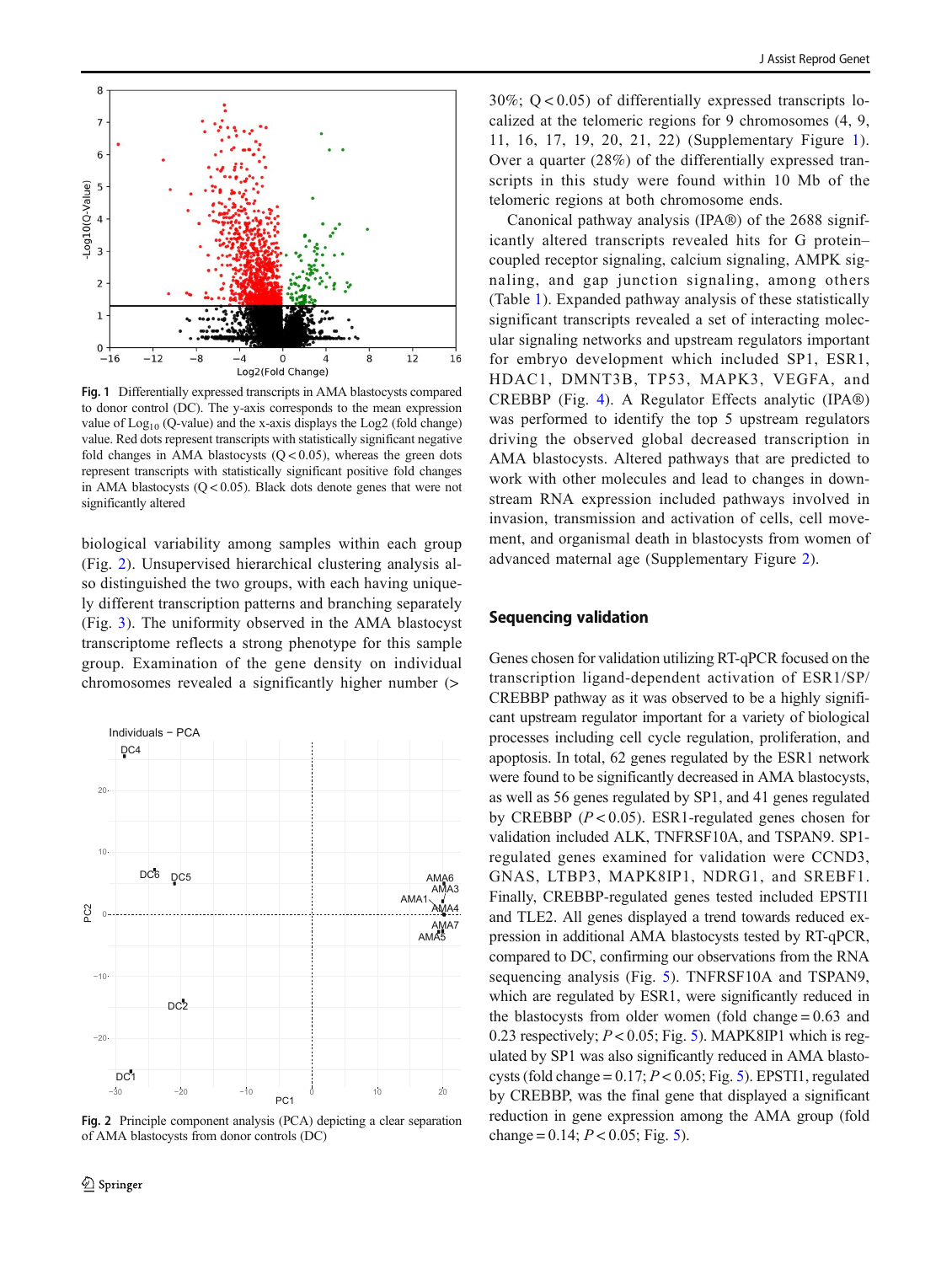<span id="page-5-0"></span>

Fig. 3 Unsupervised hierarchical clustering of differentially expressed transcripts in AMA blastocysts vs. donor control (DC) showing a distinct separation between the two groups. Red denotes upregulation while

purple (change from purple to blue if new attachement is used) represents downregulation  $(Q < 0.05)$ 

#### **Discussion**

Transcriptome analysis of blastocysts from women of advanced maternal age revealed a significant, global downregulation of gene expression. This altered transcriptome could compromise future embryonic developmental competence, explaining the decreased implantation and live birth rates observed in this patient population, following a euploid embryo transfer.

The ESR1/SP1/CREBBP pathway was predicted as a highly significant upstream regulator driving the observed widespread downregulation in embryonic gene transcription associated with AMA. ESR1 is a ligand-activated transcription factor that can stimulate transcription directly or by activation of other transcription factors in a ligand-dependent manner [\[30](#page-8-0)]. For ESR1 to function, it requires the recruitment of coactivators such as SP1 which, in turn, recruit secondary coactivators including CREBBP that promote chromatin remodeling and facilitate the activation of transcription [\[31](#page-8-0), [32\]](#page-8-0). Cancer studies have shown that when ESR1 is underexpressed, it fails to activate SP1, resulting in decreased expression of downstream genes that regulate a variety of processes including cell cycle regulation, proliferation, and apoptosis [[31](#page-8-0)]. Furthermore, CREBBP has been previously shown to be essential for mouse embryogenesis [[33\]](#page-8-0).

The ESR1-regulated gene TNFRSF10A that displayed reduced expression with advanced maternal age has been implicated in the process of cellular apoptosis. Programmed cell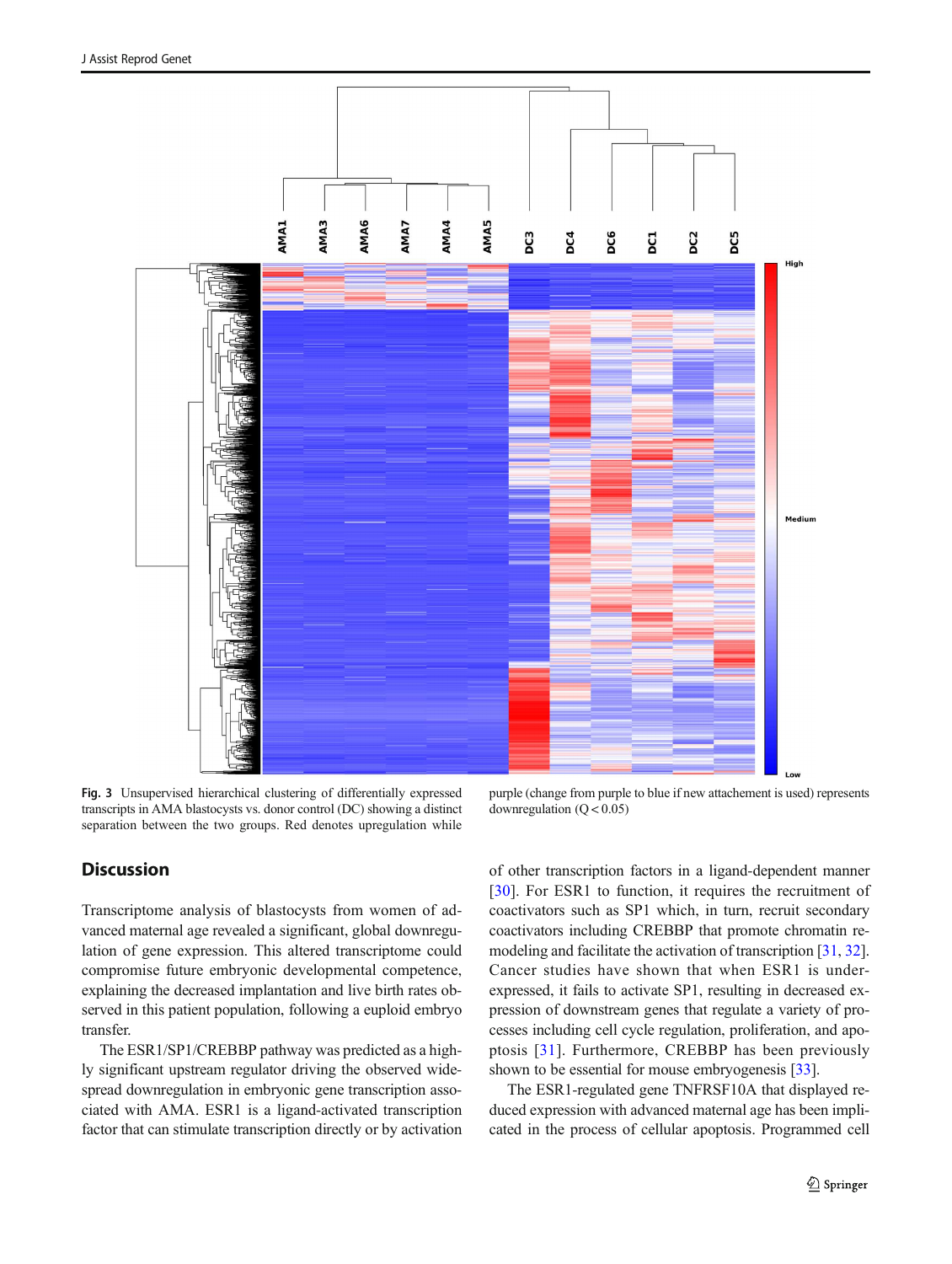| Ingenuity canonical<br>pathways                | $p$ value | Importance                                                                                                                                                                                     | Molecules                                                                                                                                                                                                                                                                                                                                                                  |
|------------------------------------------------|-----------|------------------------------------------------------------------------------------------------------------------------------------------------------------------------------------------------|----------------------------------------------------------------------------------------------------------------------------------------------------------------------------------------------------------------------------------------------------------------------------------------------------------------------------------------------------------------------------|
| G protein-coupled receptor<br>(GPCR) signaling | 7.41E-08  | Required for normal<br>embryonic development                                                                                                                                                   | PDE6A, HTR1B, MAP2K2, ADCY5, FGFR4, HTR1E, HTR7,<br>GRM6,IRS2, ADRA1B,PIK3C2B,PDE2A,APLNR,<br>OPRM1, GR8, SSTR3, RAPGEF3, RAP1A, GRM7,<br>RAP1GAP,PDE1B,GRM2,CAMK4,HTR4,PTGER3,<br>NFKBIE,TBXA2R, CHRM4,PIK3R5,PDE4A,RAPGEF4,<br>RGS12,HRH3,PRKAG1,OPRL1,EP300, ADRB1,<br>PDE3B, PRKCE, PIK3R2, DRD3, CAMK2B, SRC, HTR6,<br>ADCY2, GNAS, NPY1R, ADCY6, GNAQ, OPRD1, GPER1, |
| $G\alpha i$ signaling                          | 1.05E-06  | Inhibits the production<br>of cAMP from ATP                                                                                                                                                    | GLP1R,OPRK1,PRKCB<br>GRM2,PTGER3,TBXA2R,CHRM4,RGS12,HRH3,PRKAG1,<br>GNG7, OPRL1, HTR1B, ADCY5, HTR1E, GRM6, DRD3,<br>RALGDS, SRC, ADCY2, APLNR, GNAS, OPRM1, GRM8,<br>NPY1R,SSTR3,ADCY6,RAP1A,GRM7,OPRD1,<br>RAP1GAP, OPRK1                                                                                                                                                |
| cAMP-mediated signaling                        | 2.34E-06  | GPCR-triggered signaling<br>cascade used in cell<br>communication                                                                                                                              | GRM2,CAMK4,HTR4,PTGER3,CHRM4,TBXA2R,<br>PDE4A,RAPGEF4,RGS12,<br>HRH3, OPRL1, EP300, PDE6A, HTR1B, ADRB1,<br>MAP2K2, PDE3B, ADCY5, HTR1E, HTR7, GRM6,<br>DRD3,CAMK2B,HTR6,SRC,PDE2A,ADCY2,GNAS,<br>APLNR, OPRM1, NPY1R, GRM8, SSTR3, ADCY6,<br>RAPGEF3, RAP1A, GRM7, OPRD1, GPER1, RAP1GAP,                                                                                 |
| PKCθ signaling in T<br>lymphocytes             | 3.39E-04  | Immune response,<br>promotes activation-<br>induced T cell death                                                                                                                               | GLP1R,PDE1B,OPRK1<br>CD247,CACNA1S,MAP3K11,HLA-A,NFKBIE,PIK3R5,<br>HLA-DQB1,NFATC1,LCK,CACNA1E,FGFR4,IRS2,<br>PIK3R2,CACNA2D3,MAP3K2,CAMK2B,PIK3C2B,<br>CACNB1, MAP3K6, CHP1, PLCG1, CACNA1C,<br>NFATC4, RAP1A,CACNA1A,VAV3,ZAP70, NFATC2,                                                                                                                                 |
| Calcium signaling                              | 3.80E-04  | Increase in cytosolic Ca2+<br>culminates in the regulation<br>of transcription factors including<br>NFAT, CREB, and HDACs.<br>Ca2+ signaling is associated<br>with events during embryogenesis | HLA-DOB<br>CHRNA1,CACNA1S,CAMK4,TNNI2,MYL2,GRIN2D,<br>GRIA1, TNNT2, PRKAG1, NFATC1, EP300, HDAC6,<br>CACNA1E,RYR1,CACNA2D3,CAMK2B, CACNB1,<br>CHRNA4,CHP1, CACNA1C,TNNI3,CHRNA10,<br>NFATC4,CHRND, RAP1A,PNCK,CACNA1A,GRIN3A,<br>MICU1,HDAC3,ATP2B3,CAMKK1,                                                                                                                |
| AMPK signaling                                 | 4.47E-04  | Inhibits key enzymes of ATP consuming<br>pathways and induces pathways<br>that generate ATP, stimulates fatty<br>acid oxidation                                                                | NFATC2,CAMKK2<br>CHRNA1,RAB9B,CHRM4,PIK3R5,LIPE,CFTR,PFKL,<br>MAPK13,CCND1, MAPK11, PRKAG1,EP300,<br>ADRB1,CRTC2,TBC1D1,FGFR4,TSC2,PPM1L,<br>IRS2, PPP2R2C, CPT1C, PIK3R2, ADRA1B, SRC,<br>PIK3C2B,RAB27A,CHRNA4, ACACB,CPT1A,                                                                                                                                             |
| Gap junction signaling                         | 5.01E-04  | Critically important in regulating<br>embryonic development                                                                                                                                    | GNAS, AK3,CHRNA10,CHRND,FOXO6,CAMKK2<br>GRIA1, PIK3R5, NOTUM, EGF, PRKAG1, PLCE1, ADRB1,<br>MAP2K2,ADCY5, FGFR4,TUBA3C/TUBA3D,PRKCE,<br>IRS2, PIK3R2, TUBA3E, ACTG2, GJB2, MAP3K2, SRC,<br>PIK3C2B,GJA1,ADCY2,GNAS,GUCY1A1,TJP1,GNAQ,<br>ADCY6,PLCG1,PLCL2,RAP1A,GJC1,GUCY1A2,                                                                                             |
| Phospholipase C signaling                      | 5.75E-04  | Plays a role in embryonic<br>development including cell<br>migration, proliferation, and<br>differentiation                                                                                    | PRKCB<br>CD247, PLD2, CAMK4, MYL2, ARHGEF1, NFATC1, GNG7,<br>EP300,TGM2, HDAC6,LCK,IGHG3,PLCE1,MAP2K2,<br>RHOD,ADCY5,PRKCE,RALGDS, SRC,ADCY2,GNAS,<br>CHP1,ADCY6,GNAQ,PLCG1,RAPGEF3,NFATC4,<br>RAP1A, PLD1,PLA2G6,PLA2G2E,HDAC3,SYK,                                                                                                                                       |
| <b>GNRH</b> signaling                          | 6.31E-04  | Plays a critical role in blastocyst<br>formation                                                                                                                                               | PLA2G4B,ZAP70,NFATC2, ARHGEF10,PRKCB<br>CACNA1S, MAP3K11, CAMK4, MAPK13, MAPK11,<br>PRKAG1,GNG7,EP300,<br>CACNA1E,MAP2K2,ADCY5,PRKCE,CACNA2D3,<br>CAMK2B,MAP3K2,SRC, CACNB1,ADCY2,GNAS,<br>PAK6, MAP3K6, GNAQ, ADCY6, CACNA1C, RAP1A,<br>CACNA1A, MAPK10,PRKCB,GNRHR                                                                                                       |
| Th1 pathway                                    | 9.12E-04  | Th1:Th2 balance plays an important<br>role in successful pregnancy<br>maintenance and is associated<br>with a decline in responsiveness<br>to Th1 activation during aging                      | CD247,PIK3C2B,DLL1,CCR5,HLA-A,KLRD1,TYK2,<br>PIK3R5,NFATC4, HLA-DQB1, CD8A,NFATC1,<br>ITGB2,FGFR4,APH1B,NFATC2, HLA-DOB,IRS2,<br>IL27RA, PIK3R2,JAK3, HLA-DPA1,IFNA1/<br>IFNA13,ICOSLG/LOC102723996                                                                                                                                                                        |

<span id="page-6-0"></span>Table 1 Key canonical pathways that are predicted to be altered in AMA blastocysts vs. donor control (DC) blastocysts  $(P < 0.05)$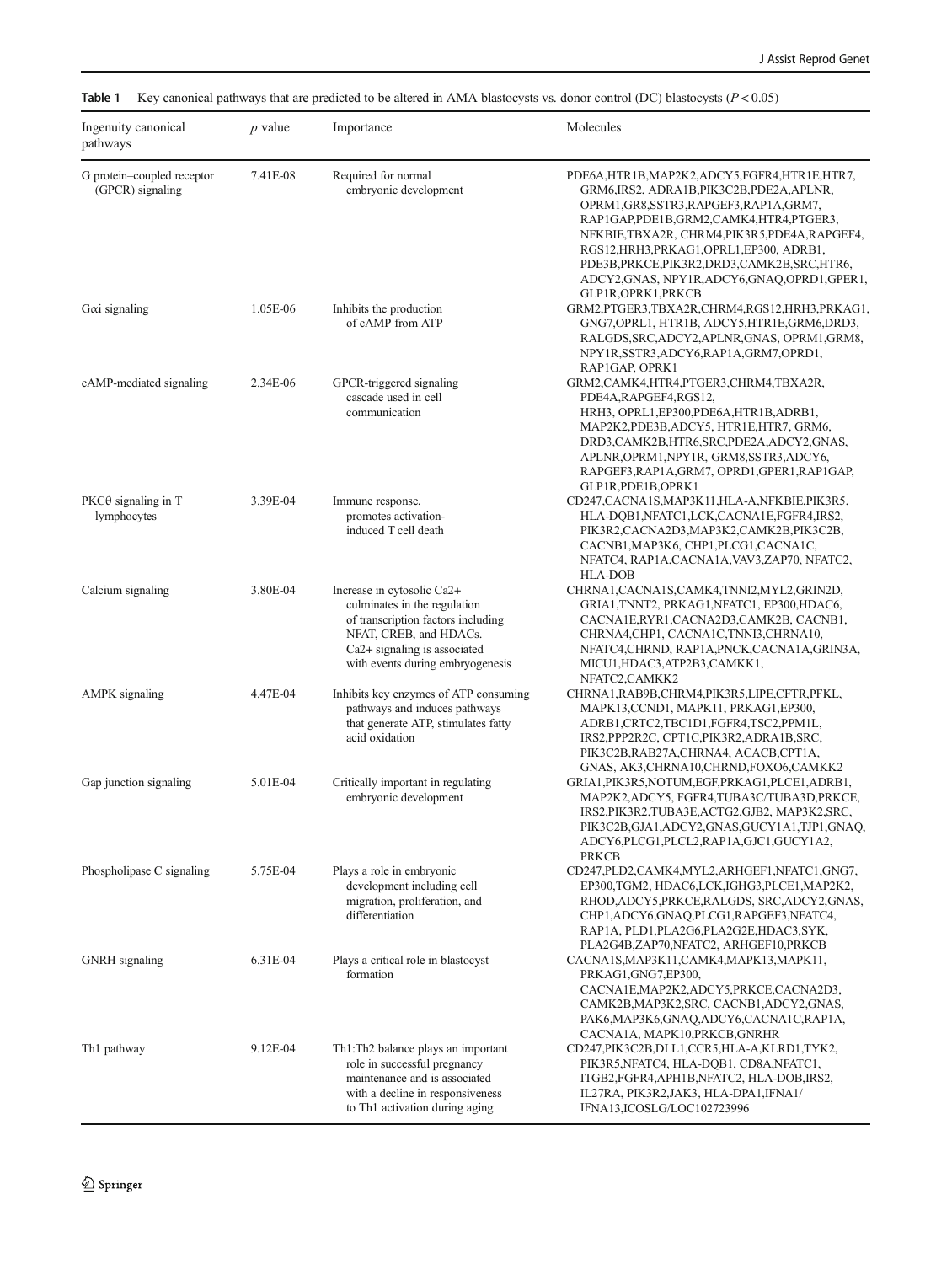<span id="page-7-0"></span>

Fig. 4 Molecular signaling network predicted to be associated with the global decrease in transcription observed in AMA blastocysts compared to donor control (DC) blastocysts

death plays an important role in gamete maturation and embryo development. Both the inner cell mass and the trophectoderm have active apoptotic pathways that are required for ongoing, successful development. Disruptions to the apoptotic pathway can compromise future growth and result in reproductive failure [[34\]](#page-8-0). TSPAN9, another decreased ESR1-regulated gene in AMA blastocysts, plays a role in the regulation of cell development, activation, growth, and motility. Earlier studies have shown that TSPAN9 is localized to the plasma membrane and cytoplasm, and could be required for maintaining the early endosome membrane [[35\]](#page-8-0). The endosome functions as a signaling center for various

ligand-receptor systems that have critical roles in embryonic patterning, particularly in the peri-gastrulation stage of embryo development [[36](#page-8-0)]. Since gastrulation occurs shortly after implantation, any signaling errors in the embryo during this critical time would likely negatively impact reproductive success. A previous study utilizing C. elegans found that a number of tetraspanins, including TSP-21 (orthologous to human TSPAN9), promote BMP signaling in postembryonic development [[37](#page-8-0)]. BMP has been shown to be important for preimplantation development and gastrulation in mouse embryos [\[38](#page-8-0)]. Both BMP1 and BMP7 were observed in this study to be significantly reduced in expression with advanced maternal age. BMP1 has also been shown to promote oocyte maturation and early embryo development in porcine embryos that were fertilized in vitro [\[39\]](#page-8-0). Several studies have displayed the importance of BMP7 for not only the transformation of the endometrium into a receptive state, but also for decidualization, and placental/embryonic development [\[40](#page-8-0)–[42\]](#page-8-0).

The SP1-regulated gene, MAPK8IP1, was also significantly reduced in blastocysts derived from AMA women. This protein prevents MAPK8-mediated activation of transcription factors and plays a key role in cell signaling. It is also involved in the JNK signaling pathway and alterations can induce changes to cellular physiology, including cell death [\[43](#page-8-0)]. The JNK pathway has been previously reported to be required for the 8–16 cell stage of embryonic development to the blastocyst stage [[44\]](#page-8-0). Additionally, Thompson et al. found that targeted disruption of Mapk8ip1 in the mouse embryo resulted in embryonic death prior to blastocyst implantation [\[45](#page-8-0)].

The CREBBP-regulated gene, EPSTI1, is known to promote tumor invasion and metastasis. While widely known for its role in invasive breast carcinomas, this gene has also been found to be crucial in endometrial remodeling prior to embryo attachment [\[46](#page-8-0)]. The trophoblast cells of an early embryo rapidly proliferate and attempt to invade the endometrial decidua, later proliferating and migrating into the uterine wall to



Fig. 5 RT-qPCR validation of genes within the ESR1/SP1/CREBBP molecular signaling network that displayed reduced expression in AMA blastocysts vs. donor control (DC) blastocysts ( $P < 0.05$ )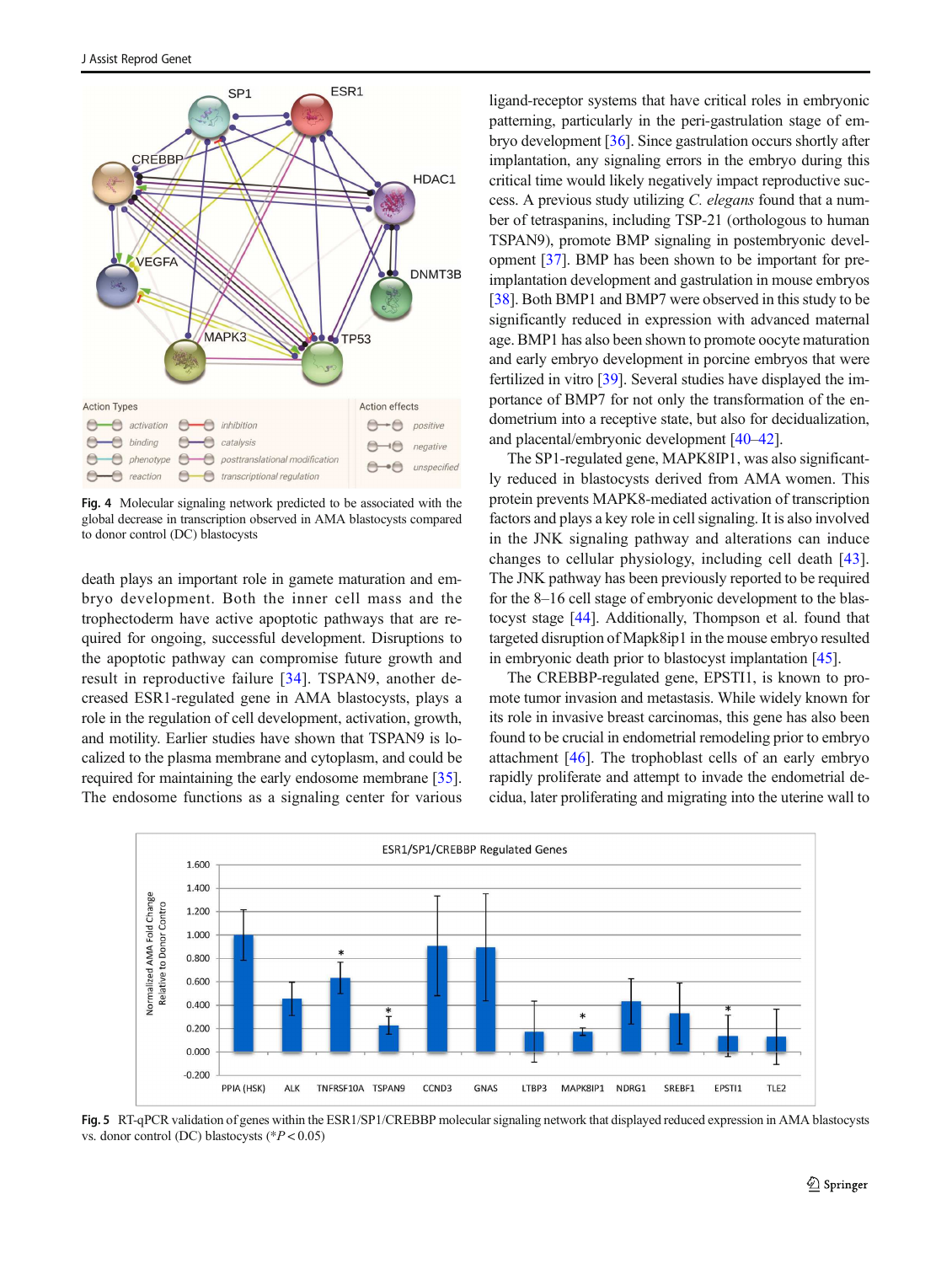<span id="page-8-0"></span>anchor the placenta [47]. These actions are extraordinarily similar to cancer cells with their capacity for proliferation and migration [47]. The reduced expression observed in EPSTI1 with advanced maternal age is therefore likely to not only reduce the ability of the pre-implantation embryo to proliferate and invade the endometrium, but also hinder the molecular cross-talk at the fetal-maternal interface, thereby preventing implantation.

The overall global decrease in transcription observed in AMA blastocysts also impacted chromatin structure with two histone deacetylase genes shown to have reduced transcription (HDAC3 and HDAC6). The HDAC family plays a critical role in development by modulating chromatin structure involved in DNA replication, repair, and gene transcription [[48](#page-9-0)]. Reduced expression would lead to chromatin relaxation which can promote DNA damage and result in genomic instability [[49](#page-9-0)]. Hdac3 is a key regulator of chromatin structure and inactivation triggers apoptosis in mice [[50](#page-9-0)]. Additionally, Montgomery et al. found that mutant mice with a global deletion of Hdac3 resulted in early embryo lethality [\[51\]](#page-9-0). Hdac6 has been previously reported to be localized in the cytoplasm of germinal vesicle stage oocytes and 1-cell embryos in mice and its ectopic expression causes premature compaction of chromatin [[52\]](#page-9-0).

Telomeres are specialized non-coding DNA sequences located at the ends of all chromosomes that protect these regions from recombination and degradation activities as well as serve to maintain chromosome integrity [[53](#page-9-0), [54\]](#page-9-0). Telomeres shorten as a function of aging due to decreased telomerase activity leading to DNA damage that causes replicative senescence [\[55\]](#page-9-0). Telomerase activity is absent in most adult human tissues due to the lack of expression of TERT that is expressed in developing embryos [\[56](#page-9-0), [57\]](#page-9-0). TERT expression was significantly reduced in the blastocysts from AMA women in our study, indicating reduced telomerase activity and possibly a shortening of the telomeres in this aged patient population. Telomere shortening has been shown to cause widespread changes in the transcription of genes located up to 10 Mb from a telomere in human myoblasts which could explain the high proportion of significant differentially expressed genes located in the sub-telomeric regions of AMA blastocysts [[55](#page-9-0)].

Similarities were observed between our study and the publication by Kawai et al. who investigated gene expression profiles in human blastocysts relative to parental age (31– 41 years of age) [23]. Several, common, downregulated genes were involved in cell growth, differentiation, and proliferation including PCBP4, PPP2R2C, MYO16, and PTPRD. Others were linked to oxidative damage, cell stress, and the inflammatory response which included MSRA, FAAP24, MICU1, and AOAH. TLE6 was also downregulated in both studies and has additionally been reported to be reduced in the trophectoderm cells from non-implanting embryos [[58](#page-9-0)]. These similarities reinforce our findings that blastocysts from

women of advanced maternal age are being impacted on a cell signaling level to repress the embryo's ability to proliferate and implant.

To our knowledge, this is the first study utilizing total RNA sequencing technology to examine, specifically, the impact of advanced maternal age  $(≥ 42$  years) on pre-implantation embryonic development directly compared to young, donor controls, highlighting the molecular changes occurring in the AMA patient. An overall compromised global transcriptome was observed in maternally aged blastocysts impacting transcriptional regulators and their biological pathways including cell growth, invasion, and an increased probability for organismal death, among others. These results provide molecular evidence of compromised embryo development with advanced maternal age, explaining the deterioration of reproductive outcomes for this patient population, independent of chromosome constitution.

Acknowledgements We would like to acknowledge all the physicians and embryologists at both the Colorado Center for Reproductive Medicine, as well as Oregon Reproductive Medicine, for their contributions to this study.

#### Compliance with ethical standards

All participants provided written informed consent and this study was approved by the Western Institutional Review Board (protocol no. 20140458).

Open Access This article is distributed under the terms of the Creative Commons Attribution 4.0 International License (http:// creativecommons.org/licenses/by/4.0/), which permits unrestricted use, distribution, and reproduction in any medium, provided you give appropriate credit to the original author(s) and the source, provide a link to the Creative Commons license, and indicate if changes were made.

#### **References**

- 1. Choi HW, Park YS, Lee SH, Lim CK, Seo JT, Yang KM. Effects of maternal age on embryo quality and pregnancy outcomes using testicular sperm with intracytoplasmic sperm injection. Clin Exp Reprod Med. 2016;43(4):221–7.
- 2. Nagaoka SI, Hassold TJ, Hunt PA. Human aneuploidy: mechanisms and new insights into an age-old problem. Nat Rev Genet. 2012;13(7):493–504.
- 3. Webster A, Schuh M. Mechanisms of aneuploidy in human eggs. Trends Cell Biol. 2017;27(1):55–68.
- 4. Herbert M, Kalleas D, Cooney D, Lamb M, Lister L. Meiosis and maternal aging: insights from aneuploid oocytes and trisomy births. Cold Spring Harb Perspect Biol. 2015;7(4):a017970.
- 5. Nybo Andersen AM, et al. Maternal age and fetal loss: population based register linkage study. BMJ. 2000;320(7251):1708–12.
- 6. Grande M, Borrell A, Garcia-Posada R, Borobio V, Munoz M, Creus M, et al. The effect of maternal age on chromosomal anomaly rate and spectrum in recurrent miscarriage. Hum Reprod. 2012;27(10):3109–17.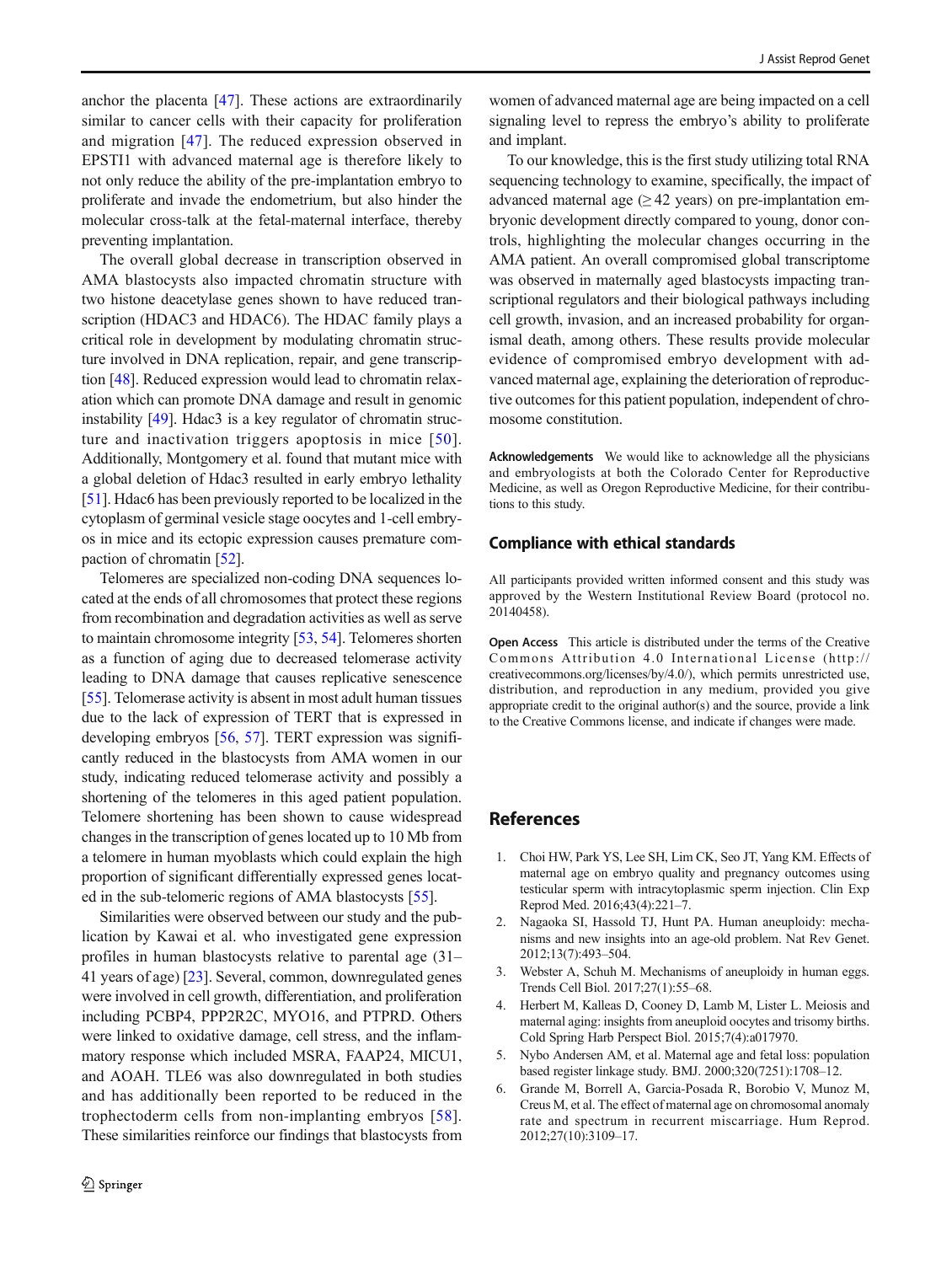- <span id="page-9-0"></span>7. Braude P, Bolton V, Moore S. Human gene expression first occurs between the four- and eight-cell stages of preimplantation development. Nature. 1988;332(6163):459–61.
- 8. Miao YL, Kikuchi K, Sun QY, Schatten H. Oocyte aging: cellular and molecular changes, developmental potential and reversal possibility. Hum Reprod Update. 2009;15(5):573–85.
- 9. Igarashi H, Takahashi T, Nagase S. Oocyte aging underlies female reproductive aging: biological mechanisms and therapeutic strategies. Reprod Med Biol. 2015;14(4):159–69.
- 10. Wang Q, Sun QY. Evaluation of oocyte quality: morphological, cellular and molecular predictors. Reprod Fertil Dev. 2007;19(1):  $1 - 12$ .
- 11. Zhao L, Lu T, Gao L, Fu X, Zhu S, Hou Y. Enriched endoplasmic reticulum-mitochondria interactions result in mitochondrial dysfunction and apoptosis in oocytes from obese mice. J Anim Sci Biotechnol. 2017;8:62.
- 12. Miao YL, Williams CJ. Calcium signaling in mammalian egg activation and embryo development: the influence of subcellular localization. Mol Reprod Dev. 2012;79(11):742–56.
- 13. Babayev E, Seli E. Oocyte mitochondrial function and reproduction. Curr Opin Obstet Gynecol. 2015;27(3):175–81.
- 14. Lord T, Aitken RJ. Oxidative stress and ageing of the postovulatory oocyte. Reproduction. 2013;146(6):R217–27.
- 15. Dennery PA. Effects of oxidative stress on embryonic development. Birth Defects Res C Embryo Today. 2007;81(3):155–62.
- 16. Takahashi M. Oxidative stress and redox regulation on in vitro development of mammalian embryos. J Reprod Dev. 2012;58(1):1–9.
- 17. Ma P, Pan H, Montgomery RL, Olson EN, Schultz RM. Compensatory functions of histone deacetylase 1 (HDAC1) and HDAC2 regulate transcription and apoptosis during mouse oocyte development. Proc Natl Acad Sci U S A. 2012;109(8):E481–9.
- 18. Kouzarides T. Chromatin modifications and their function. Cell. 2007;128(4):693–705.
- 19. Strahl BD, Allis CD. The language of covalent histone modifications. Nature. 2000;403(6765):41–5.
- 20. Wang N, Tilly JL. Epigenetic status determines germ cell meiotic commitment in embryonic and postnatal mammalian gonads. Cell Cycle. 2010;9(2):339–49.
- 21. Kim JM, Liu H, Tazaki M, Nagata M, Aoki F. Changes in histone acetylation during mouse oocyte meiosis. J Cell Biol. 2003;162(1): 37–46.
- 22. Akiyama T, Nagata M, Aoki F. Inadequate histone deacetylation during oocyte meiosis causes aneuploidy and embryo death in mice. Proc Natl Acad Sci U S A. 2006;103(19):7339–44.
- 23. Kawai K, Harada T, Ishikawa T, Sugiyama R, Kawamura T, Yoshida A, et al. Parental age and gene expression profiles in individual human blastocysts. Sci Rep. 2018;8(1):2380.
- 24. Kuwayama M. Highly efficient vitrification for cryopreservation of human oocytes and embryos: the Cryotop method. Theriogenology. 2007;67(1):73–80.
- 25. Bolger AM, Lohse M, Usadel B. Trimmomatic: a flexible trimmer for Illumina sequence data. Bioinformatics. 2014;30(15):2114–20.
- 26. Wu TD, et al. GMAP and GSNAP for genomic sequence alignment: enhancements to speed, accuracy, and functionality. Methods Mol Biol. 2016;1418:283–334.
- 27. Li H, Handsaker B, Wysoker A, Fennell T, Ruan J, Homer N, et al. The sequence alignment/map format and SAMtools. Bioinformatics. 2009;25(16):2078–9.
- 28. Trapnell C, Williams BA, Pertea G, Mortazavi A, Kwan G, van Baren MJ, et al. Transcript assembly and quantification by RNA-Seq reveals unannotated transcripts and isoform switching during cell differentiation. Nat Biotechnol. 2010;28(5):511–5.
- 29. Pfaffl MW, Horgan GW, Dempfle L. Relative expression software tool (REST) for group-wise comparison and statistical analysis of relative expression results in real-time PCR. Nucleic Acids Res. 2002;30(9):e36.
- 30. Shupnik MA. Crosstalk between steroid receptors and the c-Srcreceptor tyrosine kinase pathways: implications for cell proliferation. Oncogene. 2004;23(48):7979–89.
- 31. Wang X, Yan Z, Fulciniti M, Li Y, Gkotzamanidou M, Amin SB, et al. Transcription factor-pathway coexpression analysis reveals cooperation between SP1 and ESR1 on dysregulating cell cycle arrest in non-hyperdiploid multiple myeloma. Leukemia. 2014;28(4):894–903.
- 32. Metivier R, et al. Estrogen receptor-alpha directs ordered, cyclical, and combinatorial recruitment of cofactors on a natural target promoter. Cell. 2003;115(6):751–63.
- Yao TP, Oh SP, Fuchs M, Zhou ND, Ch'ng LE, Newsome D, et al. Gene dosage-dependent embryonic development and proliferation defects in mice lacking the transcriptional integrator p300. Cell. 1998;93(3):361–72.
- 34. Brill A, Torchinsky A, Carp H, Toder V. The role of apoptosis in normal and abnormal embryonic development. J Assist Reprod Genet. 1999;16(10):512-9.
- 35. Ooi YS, Stiles KM, Liu CY, Taylor GM, Kielian M. Genome-wide RNAi screen identifies novel host proteins required for alphavirus entry. PLoS Pathog. 2013;9(12):e1003835.
- 36. Kawamura N, Sun-Wada GH, Aoyama M, Harada A, Takasuga S, Sasaki T, et al. Delivery of endosomes to lysosomes via microautophagy in the visceral endoderm of mouse embryos. Nat Commun. 2012;3:1071.
- 37. Liu Z, Shi H, Szymczak LC, Aydin T, Yun S, Constas K, et al. Promotion of bone morphogenetic protein signaling by tetraspanins and glycosphingolipids. PLoS Genet. 2015;11(5):e1005221.
- 38. Graham SJ, et al. BMP signalling regulates the pre-implantation development of extra-embryonic cell lineages in the mouse embryo. Nat Commun. 2014;5:5667.
- 39. Lei X, et al. Bone morphogenetic protein 1 is expressed in porcine ovarian follicles and promotes oocyte maturation and early embryonic development. J Vet Med Sci. 2017;79(2):258–66.
- 40. Kodama A, Yoshino O, Osuga Y, Harada M, Hasegawa A, Hamasaki K, et al. Progesterone decreases bone morphogenetic protein (BMP) 7 expression and BMP7 inhibits decidualization and proliferation in endometrial stromal cells. Hum Reprod. 2010;25(3):751–6.
- 41. Martinovic S, Latin V, Suchanek E, Stavljenic-Rukavina A, Sampath KI, Vukicevic S. Osteogenic protein-1 is produced by human fetal trophoblasts in vivo and regulates the synthesis of chorionic gonadotropin and progesterone by trophoblasts in vitro. Eur J Clin Chem Clin Biochem. 1996;34(2):103–9.
- 42. Monsivais D, Clementi C, Peng J, Fullerton PT Jr, Prunskaite-Hyyryläinen R, Vainio SJ, et al. BMP7 induces uterine receptivity and blastocyst attachment. Endocrinology. 2017;158(4):979–92.
- 43. Moon J, Park SH. Reassembly of JIP1 scaffold complex in JNK MAP kinase pathway using heterologous protein interactions. PLoS One. 2014;9(5):e96797.
- 44. Paliga AJ, Natale DR, Watson AJ. p38 mitogen-activated protein kinase (MAPK) first regulates filamentous actin at the 8-16-cell stage during preimplantation development. Biol Cell. 2005;97(8): 629–40.
- 45. Thompson NA, Haefliger JA, Senn A, Tawadros T, Magara F, Ledermann B, et al. Islet-brain1/JNK-interacting protein-1 is required for early embryogenesis in mice. J Biol Chem. 2001;276(30):27745–8.
- 46. Bauersachs S, Mitko K, Ulbrich S, Blum H, Wolf E. Transcriptome studies of bovine endometrium reveal molecular profiles characteristic for specific stages of estrous cycle and early pregnancy. Exp Clin Endocrinol Diabetes. 2008;116(7):371–84.
- 47. Holtan SG, Creedon DJ, Haluska P, Markovic SN. Cancer and pregnancy: parallels in growth, invasion, and immune modulation and implications for cancer therapeutic agents. Mayo Clin Proc. 2009;84(11):985–1000.